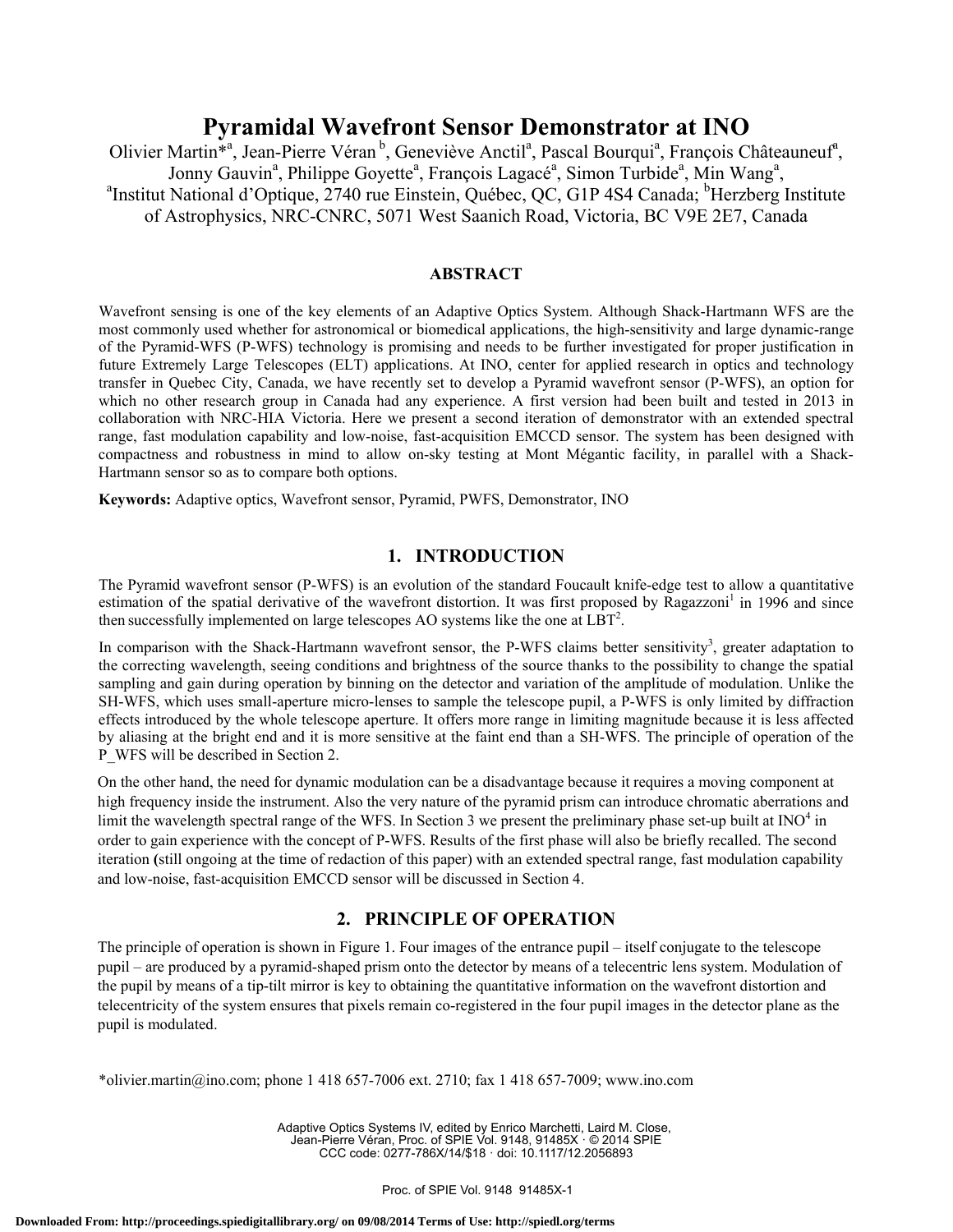

Figure 1. Schematic representation of the P-WFS.

The P-WFS signals are defined as a combination of the four pupil images averaged over the modulation period:

$$
S_x(x, y) = \langle I_1(x, y) \rangle + \langle I_4(x, y) \rangle - \langle I_2(x, y) \rangle - \langle I_3(x, y) \rangle
$$
  
\n
$$
S_y(x, y) = \langle I_1(x, y) \rangle + \langle I_2(x, y) \rangle - \langle I_3(x, y) \rangle - \langle I_4(x, y) \rangle
$$
 (1)

where the coordinates  $(x,y)$  refer to co-registered pixels in the four pupil images. In the limit of small aberrations the P-WFS signals can be decomposed in a sum of interaction matrices, themselves functions of Zernike polynomials. Wavefront reconstruction is then derived from the response matrix combined from the measured *x* and *y* signals.

### **3. P-WFS DEVELOPMENTS AT INO: PRELIMINARY PHASE**

Figure 2 shows a view of the overall test-bench for P-WFS developments at  $INO<sup>4</sup>$ . The system was optimized for a single wavelength and used as many components off-the-shelf as possible. It consisted of a waveform generator and a separate breadboard containing the modulation mirror, pyramid and associated optics, and CCD camera.



Figure 2. First iteration P-WFS test-bench (single wavelength).

Proc. of SPIE Vol. 9148 91485X-2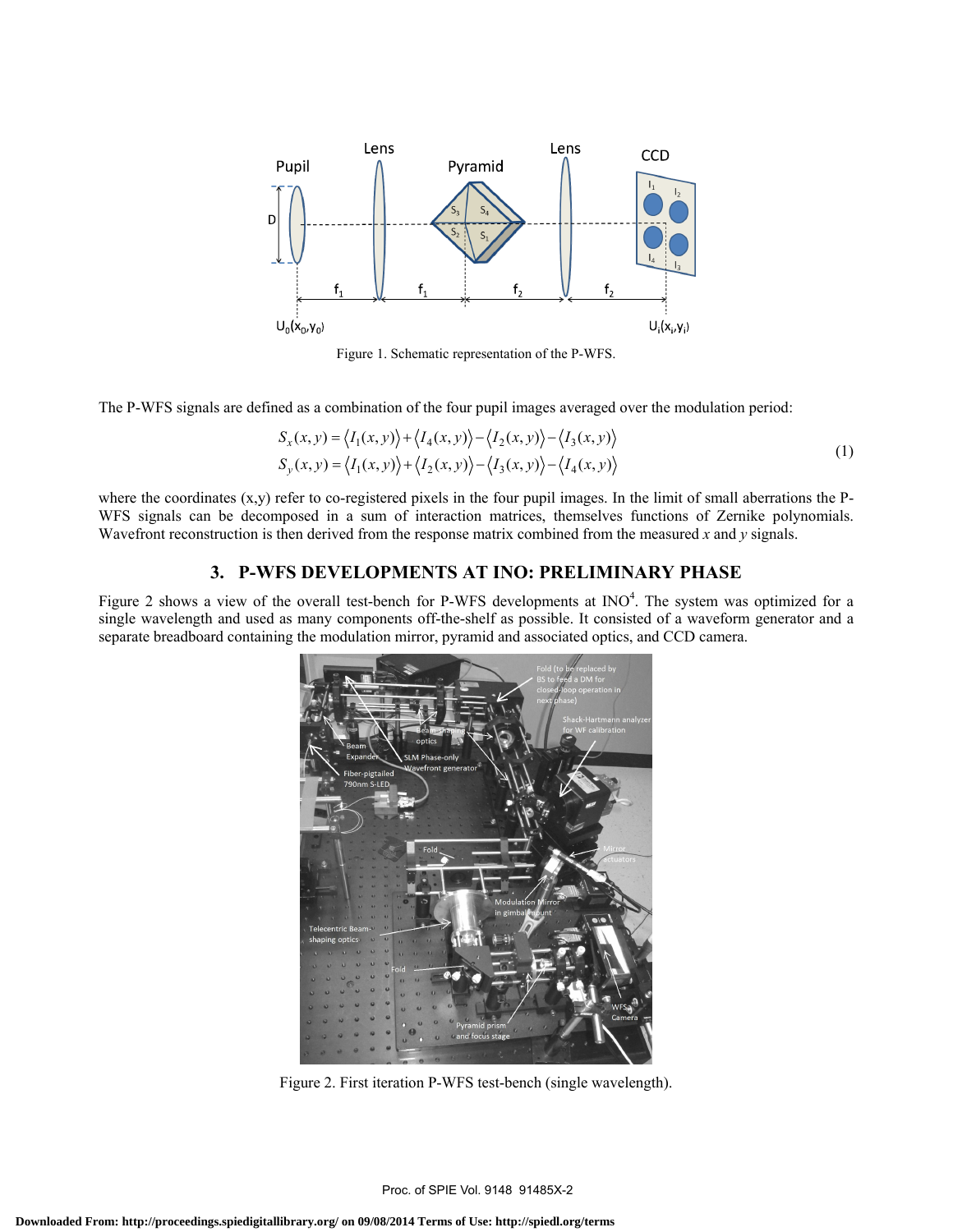Waveform generation involved a 790 nm wavelength super-luminescent LED with 30nm FWHM, a phase-only LCD spatial phase modulator optimized for visible light and formatting optics. A commercial Shack-Hartmann provided monitoring of the wavefront and helped with calibration of the beam train.

Pupil size of about 5 mm at the modulation mirror and f/45 lens produced an 85µm spot at the tip of the pyramid compatible with the prism geometry. Due to the difficulty to manufacture a prism with very shallow angles  $(\theta=3.379^{\circ}$ between facets), the actual shape of the pyramid tip was slightly rectangular, 50µm by 30µm as seen on the picture in Figure 3.



Figure 3. Tip of the pyramid as seen under a microscope.

In spite of limitations of the system due to the lack of accuracy and repeatability of the modulation movements from the commercial mirror actuators and inherent vibration and noise of the CCD camera that compelled to average data points over 30 images (thus limiting the possibility of closed loop operation), a good agreement was observed between simulations and actual data in terms of reconstruction errors. The P-WFS appeared to have better reconstruction error than the Shack-Hartmann, at least for the no-modulation case, as seen in Figure 4.



Figure 4. Reconstruction error variance of the P-WFS as a function of input phase variance based on 80 Zernike coefficients.30 images (at 60 fps) co-added for each point. Comparison with the simulated Shack-Hartmann performance.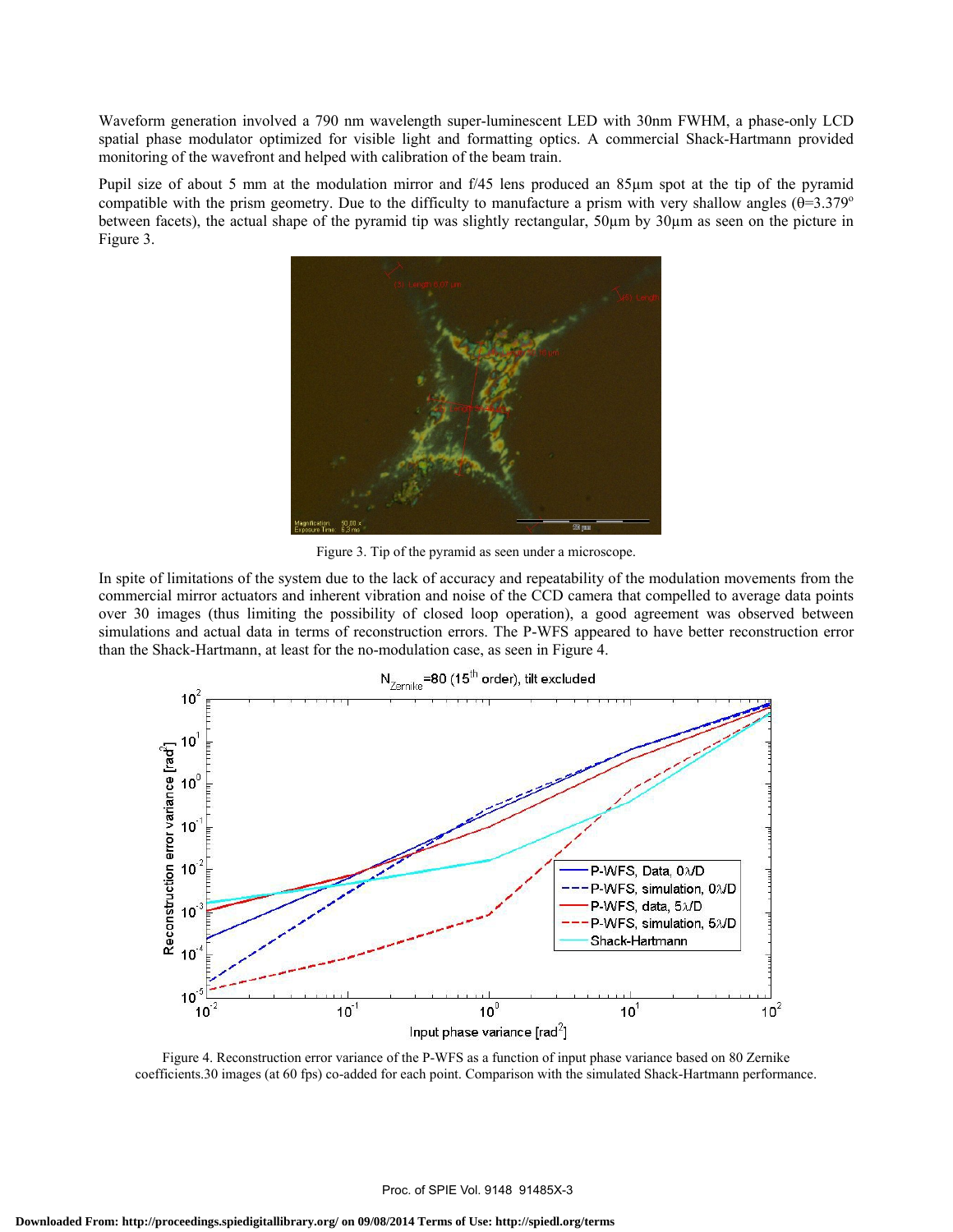Based on encouraging performance of the system built around low cost components, we decided to work on further improvements of the system in terms of spectral pass-band, speed and noise.

After the first P-WFS set-up was built and tested in house at INO, the system was sent to our collaborators at HIA Victoria. It was integrated there in the AO development test-bench with a fast piezo tip-tilt actuator to replace the slower modulation mirror and a MEMS deformable mirror to generate high-order Fourier aberrations. Results are presented in another paper in these proceedings<sup>5</sup>.

## **4. P-WFS DEVELOPMENTS AT INO: SECONDARY PHASE**

### **4.1 Optical design**

Improvement of the system is linked to a number of upgrades:

- Extended spectral range in the red to near-infrared band, at least 600 to 800nm in order to approach a realistic situation with a natural guide star.
- Fast piezo tip-tilt actuator to allow modulation close to 500 Hz.
- High-sensitivity, low-noise camera to improve the overall signal-to-noise ratio.
- Rugged and stable mechanical interface of the P-WFS module to allow on-sky tests on a professional telescope. Another group at Laval University in Québec is developing a new AO test box for Mont Mégantic Observatory and will present the design in these proceedings<sup> $\bar{\delta}$ </sup>. A joint observing campaign is currently planned in order to compare side-by-side performance of Shack-Hartmann and P-WFS.
- Implementation of a Deformable Mirror (DM) in the beam train for closed-loop operation.

The overall layout of the test bench remains unchanged as seen in Figure 5 but all optics on the beam injection and calibration side have been replaced to ensure at least  $\lambda$  /10 to  $\lambda$  /15 P-V (or at least  $\lambda$ /20 RMS) wavefront error in input of the P-WFS system, at the Tip-Tilt Mirror (TTM).



Figure 5. Optical layout of the pyramid wavefront sensor test-bench.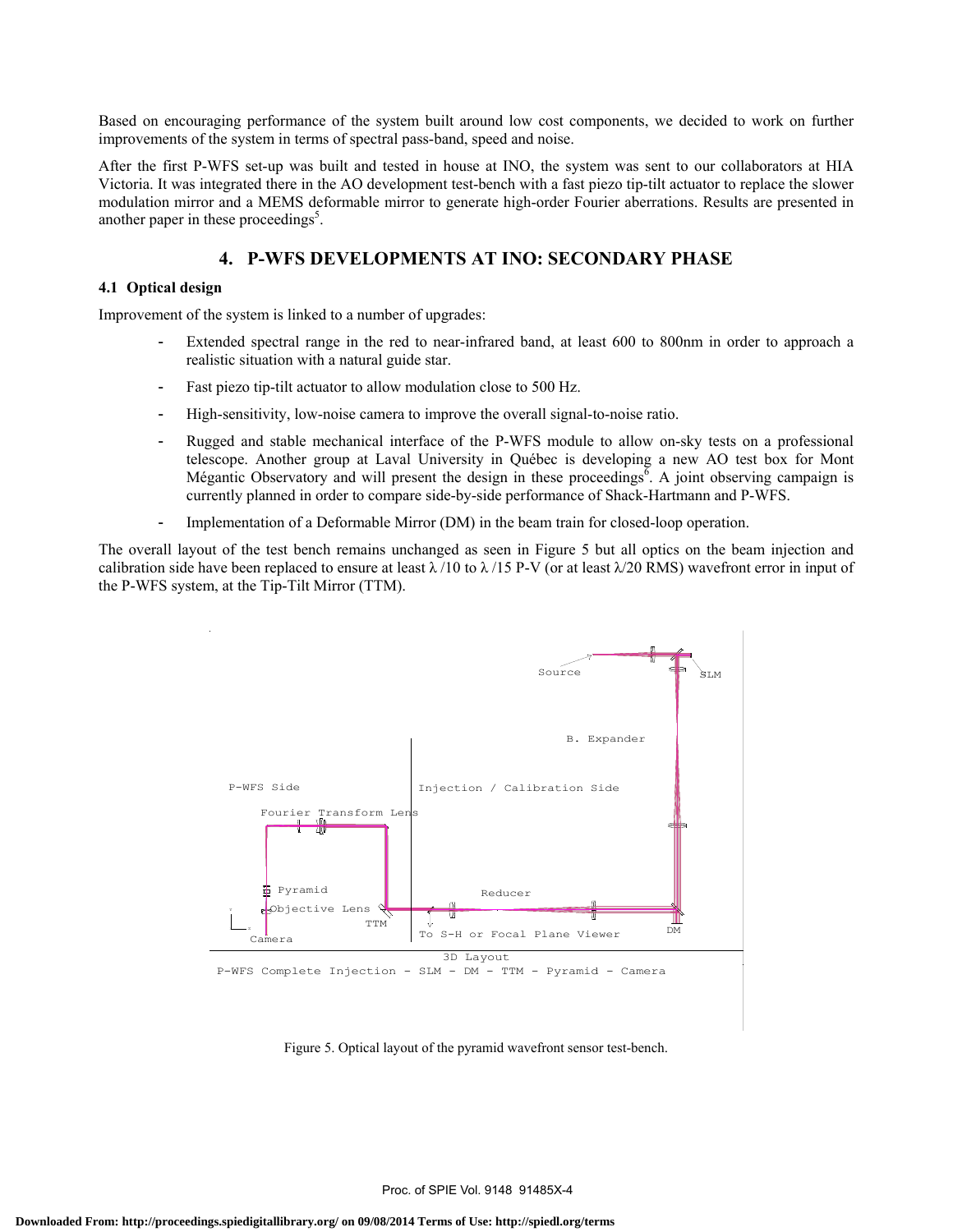All beam shaping optics are off-the-shelf components optimized for 650-1050 nm. A fiber-pigtailed Halogen-Tungsten white light source is used in injection. Combinations of long-pass and short-pass colored filtered help limit the spectral range in 100 nm or 200 nm bands between 600nm and 900 nm in order to verify the chromatic effects on the P-WFS operation and mitigate the effects if necessary

The set-up includes a phase-only SLM optimized for 420-700nm and a 69-actuator face-sheet Deformable Mirror. The DM can be left at rest when the SLM is used as a turbulence generator for open-loop characterization of the P-WFS or as a proper DM to close the AO loop. The DM can also be used as a turbulence generator if the SLM is proved not to be suited to the large spectral range, in which case the beam-splitter in front of the SLM will be replaced by a fold mirror. DM and Tip-Tilt Mirror are conjugate so that the DM pupil is also conjugate to the four pupils produced by the pyramid on the sensor camera.

The commercial Shack-Hartmann sensor between the beam reducer and the TTM can help calibrate static errors (wavefront aberrations introduced by components and alignment defects). On the other hand, aberrations introduced between the modulation mirror and camera cannot be measured or calibrated by the control Shack-Hartmann so they can be considered as "non-common path errors" and have to be limited as much as possible by design and careful alignment.

Modulation is provided by a piezo tip-tilt platform from PI with a closed-loop travel range of 5 mrad in θX and θY and 4 kHz resonant frequency. Sine movements are controlled from a PC digital-to-analog conversion card. We aim at reaching 400Hz to 500Hz modulation frequency while synchronizing camera acquisition trigger. Control software has been developed and will be validated as the system is implemented.

The original Fourier transform lens between the TTM and pyramid was re-used due to its good optical quality over an extended spectral range and because the very large f/ number provided a large depth of field. On the other hand the magnification lens between pyramid and camera required some optimization to fit the new camera. Magnification of the four sub-pupils has to be set so that each sub-pupil occupies a given number of pixels on the CCD matrix.

The camera has been upgraded to a back-illuminated Electron Multiplying CCD from Nüvü, model HNü 512, with stable thermoelectric temperature control to -90°C. Pixels are 16 µm on a side and maximum frame rate when unbinned is close to 200 fps, whereas we would like to trigger frames as fast as possible in order to be able to close the AO loop on a star. To achieve ~500 fps it will be necessary to use 2x2 binning and Regions of Interest on the camera. One would be tempted to use a long focal length lens to spread out the images sub-pupils on the as large an area as possible but the effect of chromatic dispersion introduced by the pyramid also need to be taken into account. Because of the differential refraction index within the pyramid over the wavelength range, the sub-pupils will be offset. For the AO loop to be closed, the maximum DM to WFS registration error (including pupil offsets and error of pupil position, induced by the uncertainty on the position of pupil centroid) should not exceed 1/10 of the equivalent pitch between DM actuators. At INO the 69-actuator ALPAO DM has 9 actuators on a side, for a 10.5mm pupil, whereas the set-up developed by Laval University for Mt-Megantic telescope is a 97-actuator DM with the same pitch. P-WFS sub-pupils should then be at least 10 pixels wide or a multiple of 10, with total registration error of less than 0.1pixel.

Entrance pupil diameter is scaled by the magnification between first and second lens and sub-pupil separation on the sensor is proportional to the focal length of the second lens:

$$
D_{subpupil} = D_{TTM} f_2/f_1 \qquad (2)
$$
  

$$
\Delta_{interpupil} = 2f_2(n_0-1) \tan \alpha \qquad (3)
$$

where  $\alpha$  is the edge-angle of the pyramid, about 2.39°, n<sub>0</sub> is the pyramid refractive index and  $D_{TTM}$  is the pupil diameter on the tip-tilt mirror. In fact, the pyramid is not perfectly symmetric and four angles can be defined as seen in Figure 6, so the offset between sub-pupils would be as shown in Figure 7:



Figure 6. Profile views of the pyramid in the Z-X and Z-Y planes.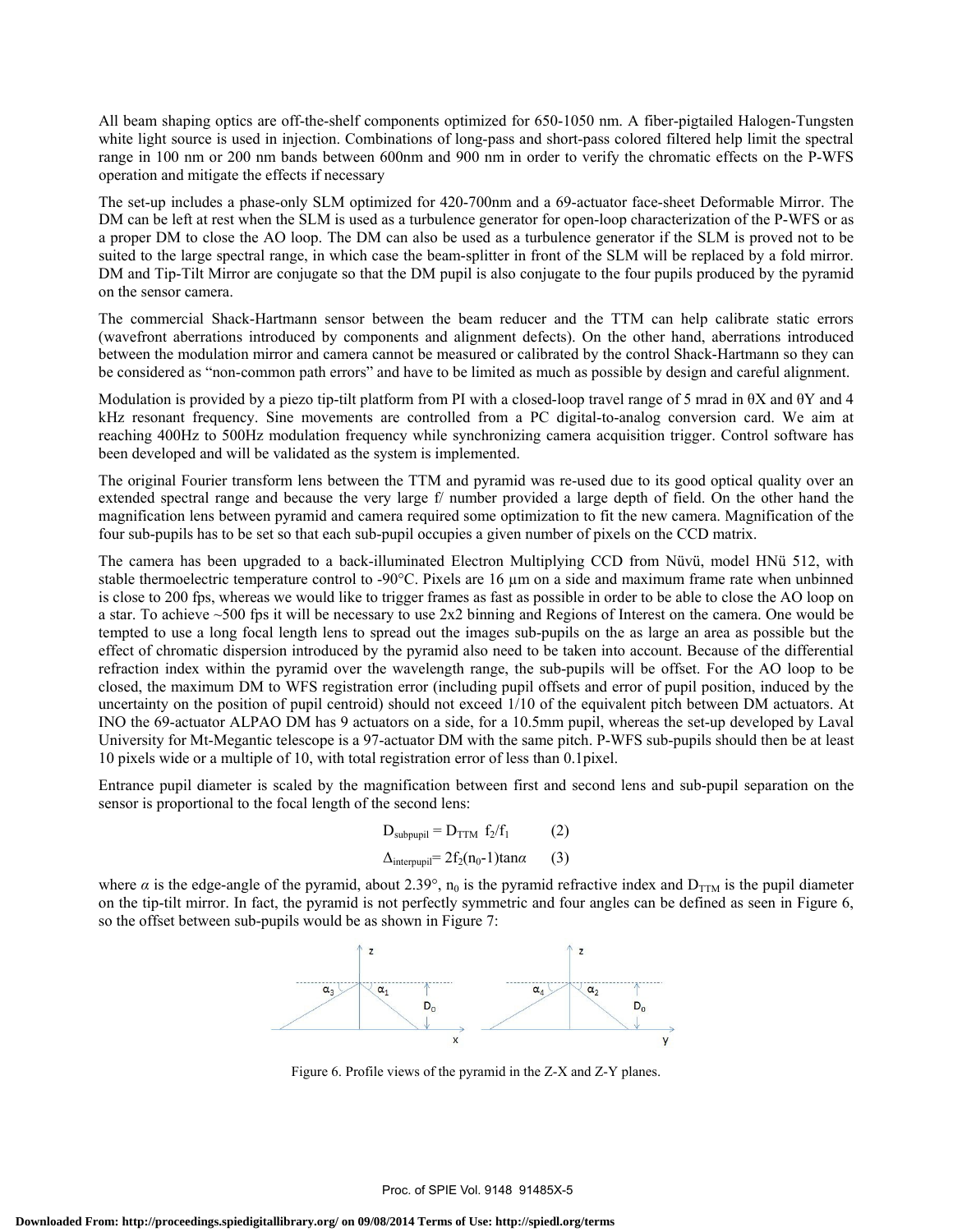

Figure 7. P-WFS system generates four images of the pupil plane; position of each image is function of the pyramid angles.

| As a first approximation, all angles are equal and table 1 shows the results as $f_2$ is varied: |  |  |
|--------------------------------------------------------------------------------------------------|--|--|
|                                                                                                  |  |  |

 Table 1. Sub-pupil size, distance between sub-pupils, absolute pupil shift over the wavelength range and relative shift after camera pixel binning as a function magnification lens focal length.

| $f2$ (mm)           | 30                                | 35                                | 40                                       | 50                          |
|---------------------|-----------------------------------|-----------------------------------|------------------------------------------|-----------------------------|
| $D_{subpupil}$      | $560 \mu m$                       | $653 \mu m (40.8 \text{ pixels})$ | 747 µm (46.7 pixels)                     | 900 $\mu$ m (56.25 pix)     |
|                     | (35 camera pixels)                |                                   |                                          |                             |
| $\Delta$ interpupil | 1152 $\mu$ m (72 pixels)          | 1343 μm (83.9 pixels)             | $1536 \mu m$ (96 pixels)                 | 1918 μm (119.9 pix)         |
| Chromatic shift     | $4.2 \mu m$ or 5.6 $\mu$ m        | $4.9 \mu m$ or 6.3 $\mu m$        | $6.3 \mu m$ or 7.8 $\mu m$               | $8.5 \mu m$ or 10.6 $\mu$ m |
| (λ 600 to 800nm/    |                                   |                                   |                                          |                             |
| 600 to 900nm)       |                                   |                                   |                                          |                             |
| Binning             | No or $2x^2$ (for 17.5 pixels     | $2x2$ or $4x4$ (for 10.2 pixels   | $2x2$ or $4x4$ (for 11.67 pix            | $2x2$ or $4x4$ (14.06       |
| possible?           | over 9 or 11 DM actuators)        | over DM pupil)                    | over DM pupil)                           | pix over DM pupil)          |
| Relative shift      | 4.2 or $5.6/16 \approx 0.26$ or   | 4.9 or $6.3/32 \approx 0.15$ or   | $0.20$ or $0.24$ pix $(2x2 \text{ bin})$ | $0.27$ or $0.33$ pix        |
| after binning       | $0.35\,\mathrm{pix}$ (no binning) | $0.20\text{pix}$ (2x2 binning)    | $0.10$ or $0.12$ pix $(4x4 \text{ bin})$ | $(2x2 \text{ binning})$     |
|                     | $0.13$ or $0.18$ (2x2 binning)    | $0.08$ or $0.1$ (4x4 binning)     |                                          | $0.14$ or $0.17$ pix        |
|                     |                                   |                                   |                                          | $(4x4 \text{ binning})$     |

As can be seen, 35mm is the optimal focal length for the imaging lens, still allowing 4x4 binning on the camera and consequently 400 fps acquisition or faster if ROI are introduced to reduce transfer time. There is almost one-to-one matching between DM actuators and sub-pupil pixels, while approaching the 0.1 pixel maximum admissible error.

As a conclusion of the optical redesign study, it might not be possible to achieve a very large spectral bandwidth using a single fused silica pyramid. The limiting factor is not the optical quality of the beam formatting lenses but by the size of the camera pixels and the chromatic dispersion of the pyramid itself (which cannot be compensated by a single wedge, as the 4 images formed by the faces are diverging from the common optical axis). We will have to experiment by using colored filters in order to determine the optimal spectral range that allows closing the loop.

### **4.2 Mechanical design**

Originally the P-WFS and its associated test bench had been built using only laboratory opto-mechanical components, suitable for use in a static environment but not onboard a telescope. We are redesigning the P-WFS with custom supports for the TTM and camera in a way that still allows laboratory tests and also provides sufficient stability when the system will be attached to the mechanical interface on Mont-Mégantic telescope. Figure 8 shows the focal plane AO test box with the P-WFS system attached; Figure 9 gives a better view of the P-WFS components.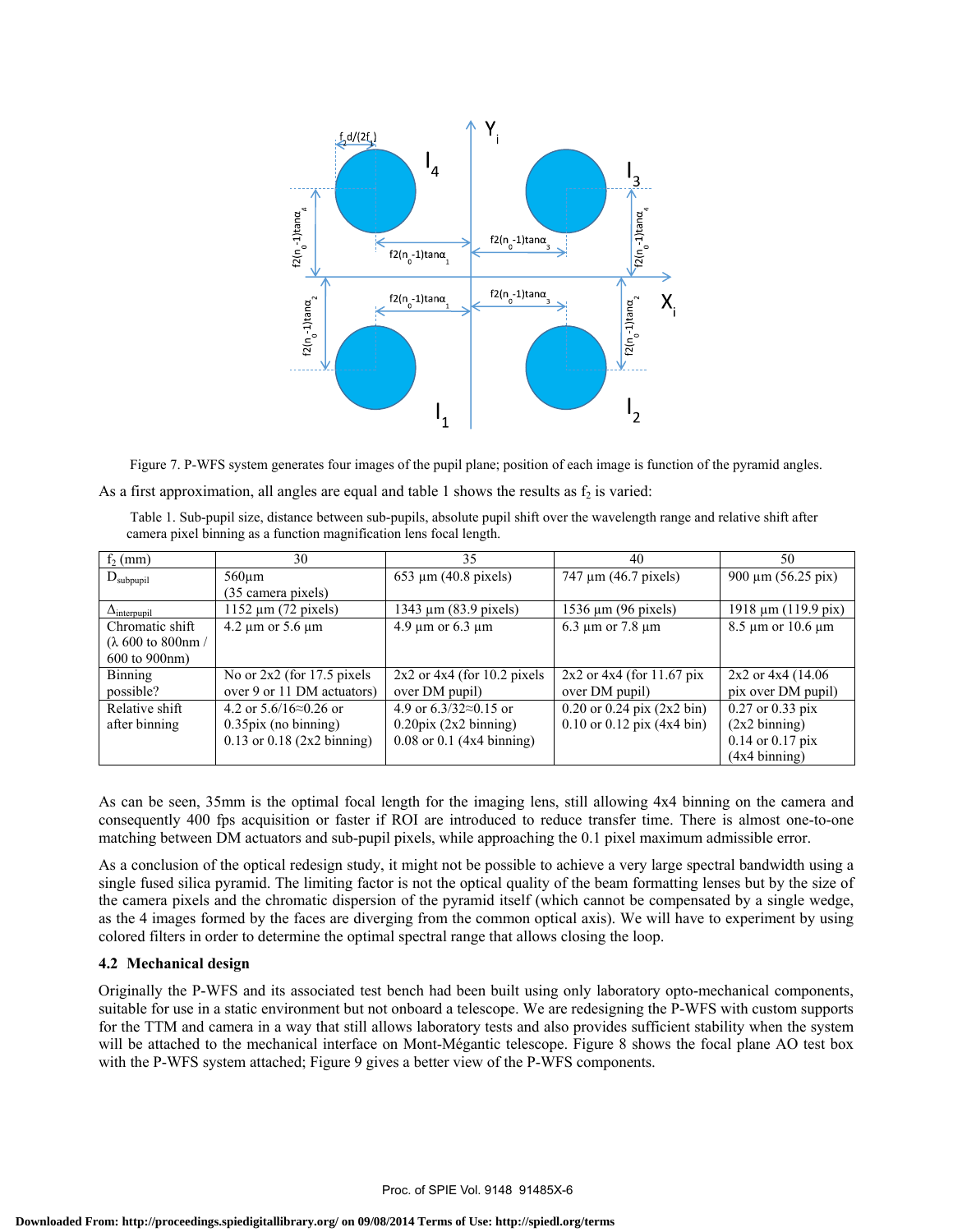

Figure 8. Schematic view of the AO test box with the P-WFS attached below.



Figure 9. Bottom view of the Mont-Mégantic adaptive optics test box with all P-WFS components.